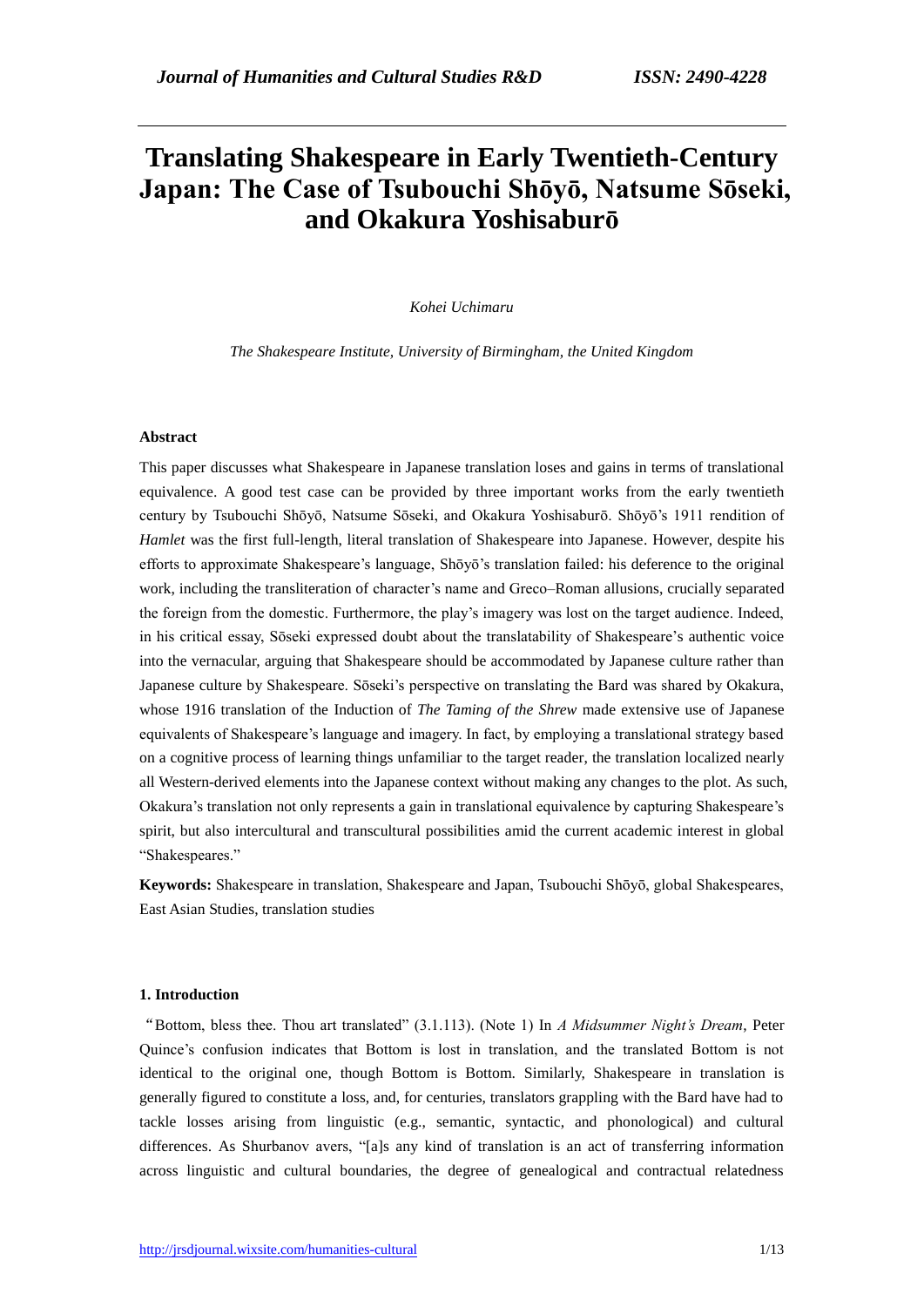between the two languages and cultures it attempts to bridge is important to take into account" (53). How translatable works are, therefore, depends upon the degree of cognation between the source and target languages. Translation is all the more formidable between fundamentally different registers, such as Japanese and English, and Japanese translators of Shakespearean texts have indeed weighed what experts in translation studies call equivalence between Shakespeare's language and Japanese. (Note 2)

 This paper discusses what is lost and gained in Japanese translations of Shakespeare, primarily in relation to types of equivalence during the translation process. It analyses a test case of three important works from early twenty twentieth-century Japan: (1) a 1911 direct, full-length rendition and production of *Hamlet* by Tsubouchi Shōyō (1859–1935), who was the first to translate Shakespeare's entire works in 1928; (2) a biting critique of Shōyō's translation by Natsume Sōseki (1867–1916), widely esteemed as modern Japan's greatest novelist; and (3) a 1916 archaic rendition of the Induction to *The Taming of the Shrew* by Okakura Yoshisaburō (1868–1936), the doyen of English studies in Japan, who served as head of the English Department at the principal teacher training institution for secondary schools, the Tokyo Higher Normal School. (Note 3)

 Shōyō's staging of *Hamlet* was memorable for being the first to deploy a direct, full-length translation that kept the original character and place names, as well as the first to use entirely Western costumes and actresses in female roles. The performance of Shōyō's translation was innovative in a literary culture that had often adapted Shakespeare's texts into local settings, and in a theatrical environment in which actresses had been officially banned from the theatre during the feudal period.

 However, what has attracted scholary attention is that, despite its commercial success, Shōyō's translation received harsh criticism in aesthetic terms when mounted at the Imperial Theatre (*Teikoku Gekijō*) by the Literary Arts Society (*Bungei Kyōkai*), which he established in 1906 (Powell, 47; Kishi and Bradshaw, 23). (Note 4) The most thorough critique was offered by Sōseki. His testy comments on Shōyō's *Hamlet* deserves due consideration, given that he devoted much of his youth to an exhaustive study of English. At the behest of the Ministry of Education, he was sent to Great Britain in 1900–1901 to study English literature, and attended weekly private tutorials in London with W. J. Craig, who served as the principal editor of the first Oxford Shakespeare (1894) and, whilst mentoring Sōseki, oversaw the first Arden Shakespeare series. Sōseki's profound knowledge of and in-depth insight into Shakespearean texts is best illuminated in his 1904 monumental critical essay, "On the Ghost in *Macbeth* (Makubesu no yūrei ni tsuite)." Familiar with one of the most problematic parts of the play, the entrance of Banquo's ghost, Sōseki refutes arguments that Banquo's ghost is merely a subjective hallucination, and should, therefore, be invisible on stage, by focusing on Macbeth's psychology and imagination. Sōseki's achievement is all the more astonishing in so far as he reached the same conclusion as the doyen of nineteenth-century Shakespeare criticism, A. C. Bradley's argument in *Shakespearean Tragedy* (1904) several months before the classic work was published (Kobayashi, 2005). A look at his critical comments on Shōyō's translation can provide in-depth insight into losses and gains arising from translating Shakespeare into the vernacular: Sōseki held the translator culpable for his fidelity to the source text, arguing that such a literal translation did not strike a chord with the target audience.

 Less acknowledged, but not less important, is that Sōseki's perspective was shared by Okakura. He also spent 1902–1905 in Britain, France and Germany to study English literature and the teaching of English, and, on his return, figured pre-eminently as "the most famous teacher of English" (Toyoda, 27). Okakura published a large amount of Japanese translation of English literary texts, arguing that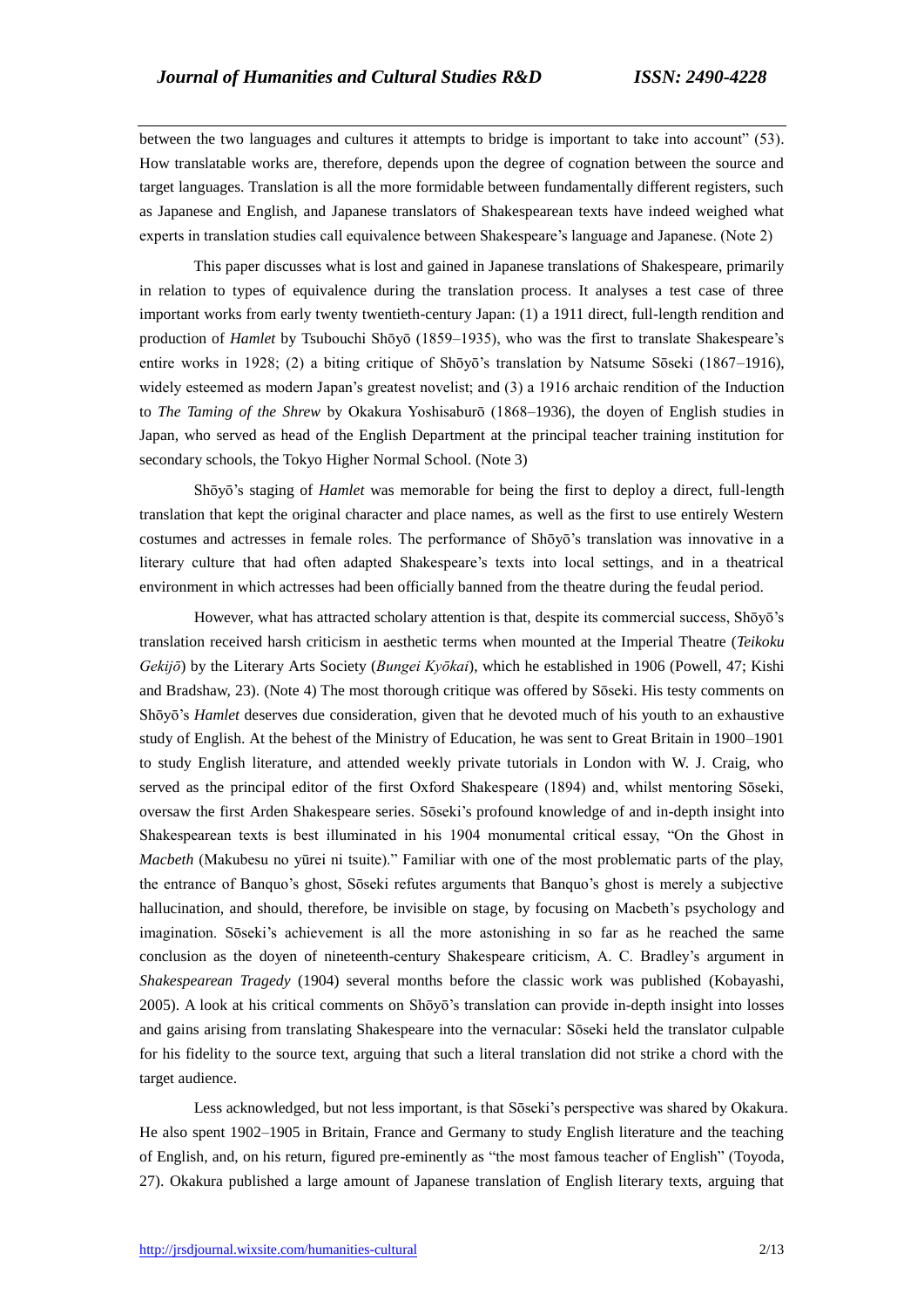transferring the source's meaning across linguistic and cultural boundaries was feasible only when different coordinates between English and Japanese were carefully negotiated. Okakura's view crystallized in his archaic rendition of the Induction to *The Taming of the Shrew*, which appeared in a 1916 edition of *Eigo Seinen* as part of a jumble of Shakespeare pieces celebrating the tercentenary of his death. (Note 5) The translated text is juxtaposed with the English text, with notes and glosses in the margins at the bottom of every page, so that students of English can compare them.

 Translations of English literature in general and of Shakespeare in particular is more than a product of purely linguistic considerations (Huang, 2011). They are, as Ewbank elucidates, "mediated through the particular poetics and politics of a culture and "move on a sliding scale towards adaptations" (7). Adaptation studies, as Sanders notes, are not "about making polarized value judgements, but about analysing process, ideology, and methodology" (20). The present study, therefore, will examine losses and gains not as a dichotomy but as a process or continuum, illuminating how "the particular poetics and politics of a culture" operate on each translated or critical work.

# **2. Gained and Lost in Shōyō's Translation**

.

Before proceeding to discuss the aforementioned three examples, it will be helpful to give a brief account of the early history of Shakespeare in Japanese. As Hoenselaars puts it, the nineteenth century witnessed the spread of Shakespeare in translation, which resulted in "people's familiarity with Shakespeare around the globe" (1). Japan was not exempt from that global trend, and a considerable effort was invested in translating Shakespeare into the Japanese vernacular once Japan resumed diplomatic relations with Western nations in 1868. Translation was considered necessary to demonstrate Japan's cultural proximity to the West, as Miyoshi points out: "[t]he fact that an English text could be translated into Japanese, and *vice versa*, was seen at least partially as an act of demonstrating Japan's cultural compatibility with Britain at a time when the British Empire ruled the world" (278). Indeed, the Japanese were preoccupied by the idea that any civilized nation-state had translated all of Shakespeare's works into the vernacular, as a Japanese expert in English studies, Takemura Satoru, contends: "almost any first- or second-class civilised nation in the world has at least one rendition of the entire works of Shakespeare" (210). Such translation was inevitably expected to preserve and replicate an "authentic" Shakespeare (Minami, 78–80).

 Indeed, as Satō puts it, the Japanese renditions of Western literature entered a new phase in the 1890s, when direct, literal translation gained favour (2): original imagery and both character and place names were retained, without any changes to the plot. (Note 6) For instance, when translating the trial scene from *The Merchant of Venice* in 1891, Isobe Yaichirō, a founder of the National English Association in Japan (*Kokumin Eigakkai*), boasted that "the original text is transferred verbatim" in the translation (2). Doi Shunsho, an actor who worked with Shōyō, added to his 1904 Japanese rendition of *The Merchant of Venice* his comment that "it is culpable to orientalise a Western taste" (1).

 A similar trajectory was followed by Shōyō's 1911 Japanese rendition of *Hamlet*. Remarkably, he strives not only to approximate Shakespeare's language by deploying archaic words derived from traditional theatres, such as *kabuki* and *jyōruri*, but also to share the rhythm and gravity of Shakespeare's blank verse by making extensive use of the traditional verse scheme. As he later wrote, "[t]he language of my *Hamlet* was inevitably touched by *kabuki* and the seven–five syllabic meter of traditional Japanese poetics" (Gallimore, 50).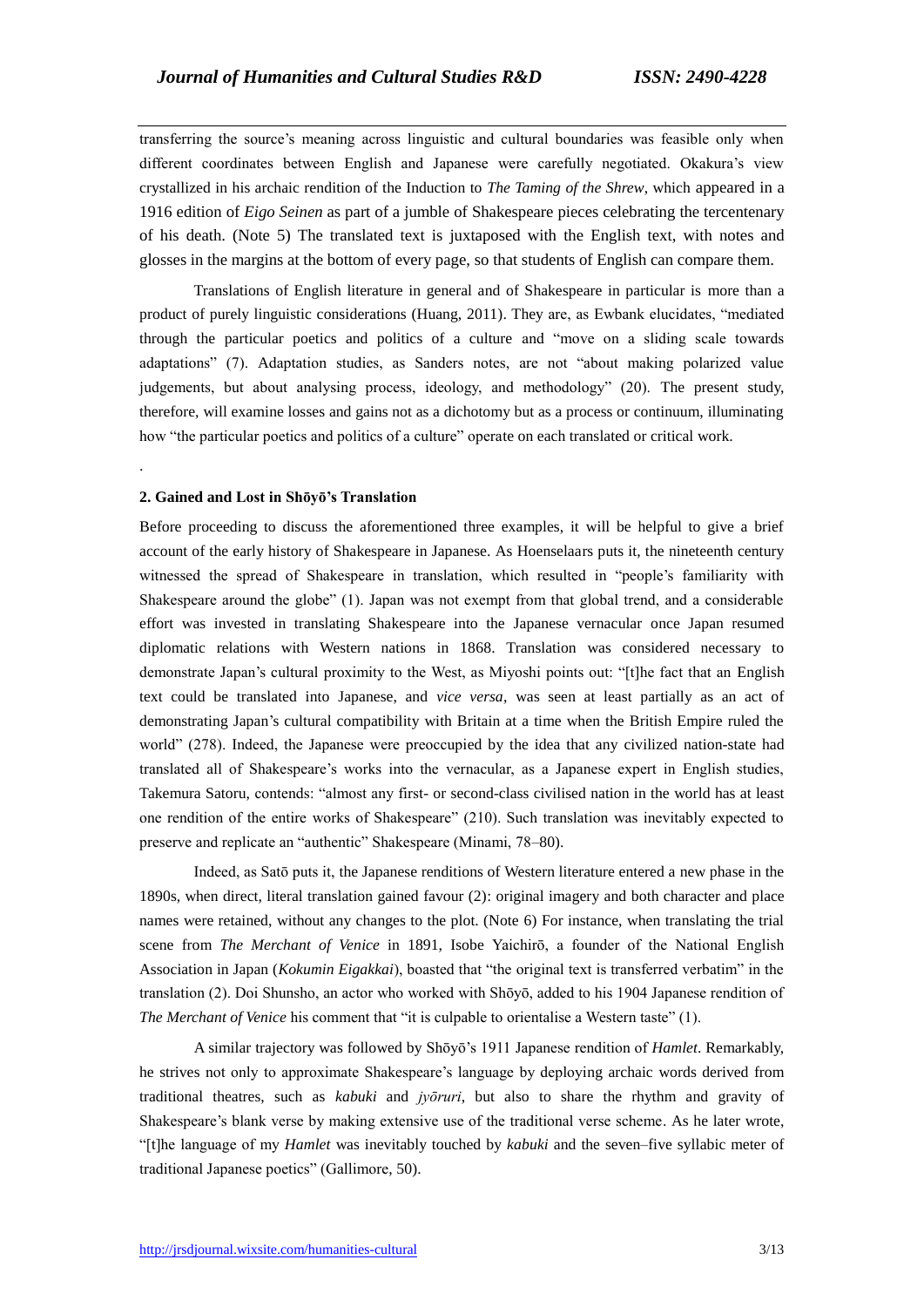The basic rule of Japanese prosody concerns syllables in a phrase. What matters is not the number of stresses and accents, as in English verse, but the number of syllables. A syllable in Japanese almost always consists of a consonant followed by a vowel, with an exception of "n," which is regarded as an isolated syllable. The most fundamental numbers of syllables in Japanese classical verse—for example, *waka* and *haiku*— are five and seven, and the combination creates a lyricism that strikes a deep chord with Japanese audiences. Shōyō's flexible use of this metrical system achieves some success in making the target audience hear the musicality that the source audience would have heard. Comparing a section of Hamlet's soliloquy with its translation demonstrates the point (each number indicates corresponding phrases):

# **Shakespeare**

And thus (1) the native hue of resolution Is sickled o'er with (2) the pale cast of thought, And (3) enterprises of great pith and moment (4)With this regard their currents turn awry, And (5) lose the name of action. (3.1.85–90)

# **Shōyō**

(1) *ke tsu shi n no/ mo to no i ro ha/* (2) *a o ji ro i/ yū ryo ni shi ro cha ke,/* (3) *i ka na da i ji no/ ku wa da te mo,/* (4) *ko no yu e ni so re,/ ha te ha* (5) *ji tsu kō no/ na wo u shi na u* (111). (Note 7)

Shōyō's masterly use of the metrical system is eloquently shown in a five–seven–seven–five syllable structure: "*a o ji ro i* / *yū ryo ni shi ro cha ke*,/ *i ka na da i ji no*/ *ku wa da te mo.*" His daring attempts to approximate Shakespeare's language emerge not only in the Japanese phonological equivalent of Shakespeare's verse, but also, as each corresponding number illustrates, in the original syntactic order: he retains the syntactic features of Shakespeare's play. The feat is all the more amazing, given the absence of cognation between Japanese and English. This indicates that Shōyō strives to pay great deference to the semantic, syntactic, and phonological aspects of Shakespeare's language.

 However, for most critics, Shōyō's translation was provocative. Although the sources of the problem are variously located, the major problem was, as Powell puts it with reference to contemporary newspapers, that "the language of *Hamlet* was in fact a barrier to understanding" (49):

There are several contemporary complaints that it was hard to understand. He had mixed elegant and vulgar speech levels, as indeed Shakespeare does, but the audiences found this confusing. Not only that, but the deliberate use of archaisms from a variety of different historical periods compounded the problem. (Powell, 48)

Although Shōyō worked as "Shakespeare does," his faithful translation provided the target audience with a separation of the foreign from the domestic. Arguably, most alienating to them was his transliteration of the original's similes and metaphors, and his reticence about the use of "words associated to Japanese or Chinese legends and traditions" (Tsubouchi, 1978-88, 583) and of words that "have specific associations and historical background" (Tsubouchi, 1916, 16). A notable instance can be observed in 3.4, in which Hamlet blames Gertrude for her hasty remarriage following her husband's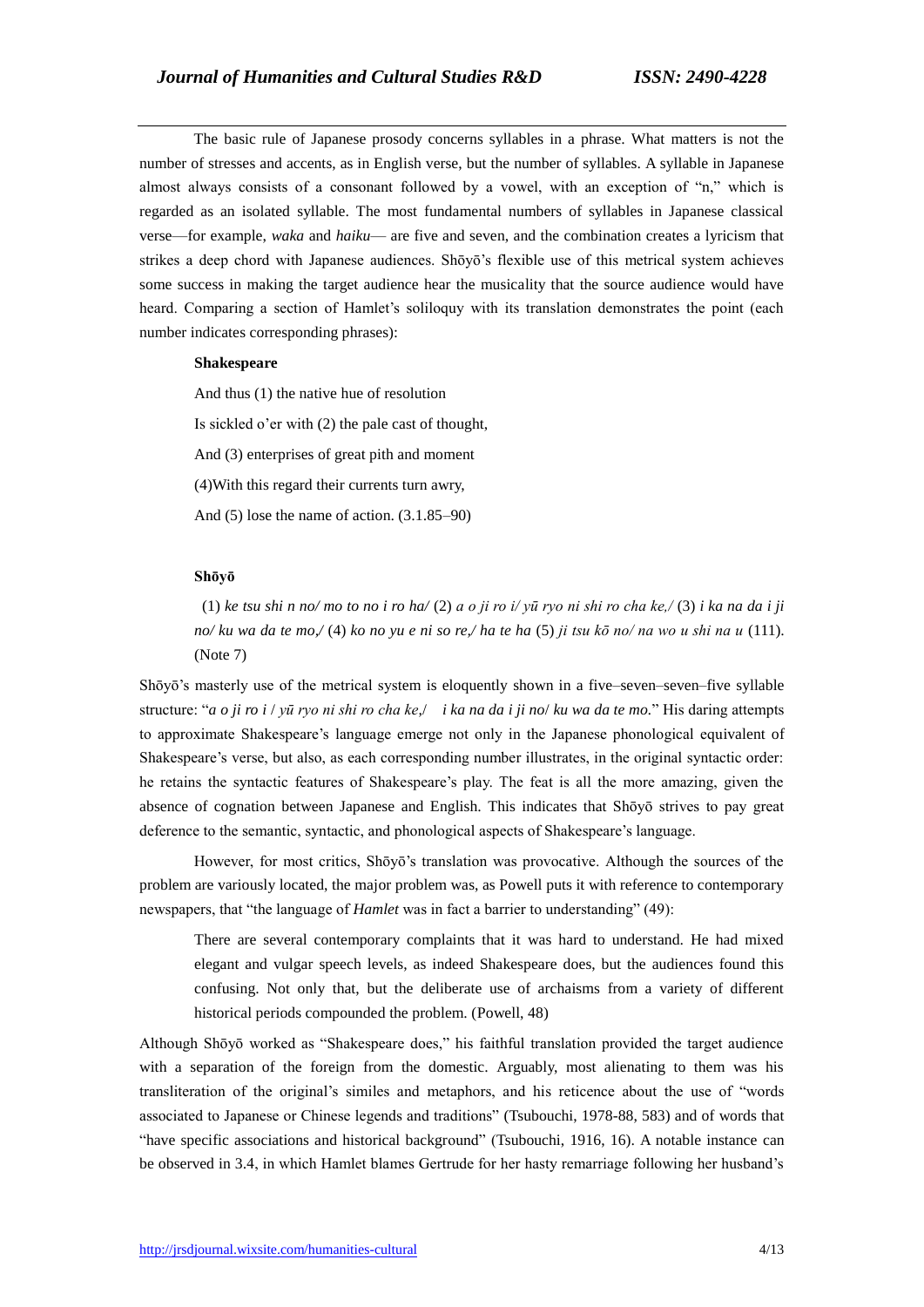# death.

# **Shakespeare**

Look here upon this picture, and on this,

The counterfeit presentment of two brothers.

See what a grace was seated on this brow—

Hyperion's curls, the front of Jove himself (3.4.52–55)

#### **Shōyō**

*Kore goranze kono nisugata to kono shouzō, chi wo waketa kyoudai nagara, kono kimi no kedakasa rippasa haipirion no chijire gami jiyōbu jin no takabitai*. (156)

In dexterously transposing Shakespeare's verse into Japanese prosody, Shōyō transliterates "Hyperion" as "*haipirion*" and "Jove" as "*jiyōbujin*." Yet, such imagery was not easily acceptable to the Japanese, as Shōyō himself was aware:

All the similes and metaphors as well as lofty phrases sound odd and alien. . . . Most Japanese, who listen to "old Pelion, or the skyish head/ Of blue Olympus," are not quite sure if such names would refer to mountains or rivers. Similes, such as "Hyperion's curls, the front of Jove," evoke majestic imagery to those familiar with European literature, but such imagery is totally lost to most Japanese. (1911, n.p.)

The translator admits that his rendition does not resonate with the target audience, in large part because Shakespeare's imagery is lost in the literal translation.

What is perceived as Shōyō's aesthetic failure can be better illuminated by reference to translation studies. As Nida and Reyburn argue, "figurative language is very closely related to the cultural specialities of any language community", and such expressions "can only rarely be translated literally" (41). (Note 8) Nevertheless, such imagery is essential in understanding plays in the sense that, as Caroline Spurgeon elucidates, "the image. . . gives quality, creates atmosphere and conveys emotion in a way no precise description, however clear and accurate, can possibly do" (9). In addition, as Wong puts it, "unlike imagery meant to be read, imagery spoken on the stage has to satisfy the requirement of instant comprehensibility" (207). Despite, or perhaps because of, Shōyō's audacious attempts to approximate an authentic Shakespeare, his translation does not readily evoke such "atmosphere" and "emotion" for the receptor's mind, and failed to overcome the absence of cognation between the source and target culture in early twentieth-century Japan.

 It is fair to say, from this perspective, that Shōyō's translation is comparable to what Nida calls "formal equivalence," which is "concerned with such correspondences as poetry to poetry, sentence to sentence, and concept to concept. . .The message in the receptor language should match as closely as possible the different elements" in the source language. The formal equivalence prompts the target reader to identify "as fully as possible with a person in the source-language context, and to understand as much as [one] can of the customs, manner of thought, and means of expression" (159). (Note 9) This suggests that although Shōyō's use of words and rhythm derived from *kabuki* and *jyōruri* is concerned with localizing Shakespeare, his rendition is actually in close proximity to what Brandon calls "the early canonical translations," whose aim was to "preserve the 'authentic' voice of Shakespeare in a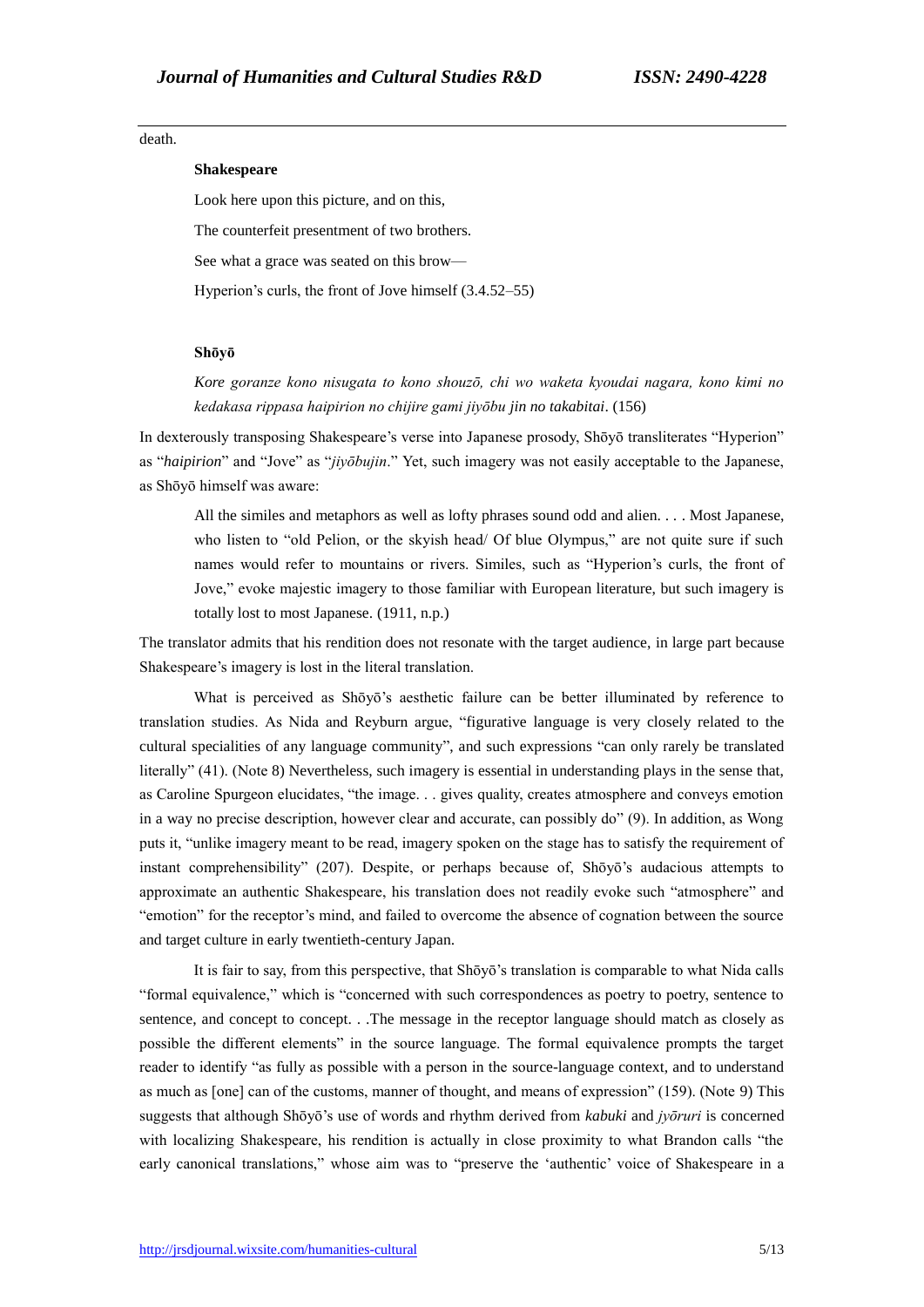vernacular language" (7). Since such desire for authenticity effected a crucial separation of the foreign from the domestic, Shōyō's canonical translation failed, despite his use of traditional Japanese theatrical schemes. (Note 10)

 Shōyō's translation furthermore disregards "dynamic equivalence," which Nida argues complements formal equivalence in translation. Briefly, dynamic equivalence encourages translators to use words and phrases that transfer meaning across cultural and linguistic boundaries, and yet also preserve the imagery that readers in the source context would experience with the source text. (Note 11) Figuring prominently as a proponent of such equivalence was a celebrated novelist and critic, Natsume Sōseki, who offered a biting critique of Shōyō's translation.

## **3. Sōseki's Critique of Shōyō's Translation**

Sōseki's critical essay, "Dr Tsuchouchi and Hamlet," though admitting that "[i]t is hard to imagine the pains of translation unless one has experienced them for oneself, and in that respect I have a deep regard for what Dr Tsubouchi has done," aptly articulates what Shōyō's rendition of *Hamlet* loses in terms of fidelity to the original text:

[I]t is to my profound disappointment that it is precisely because the Doctor is so faithful to Shakespeare that he ends up being unfaithful to his audience. He uses not a single word or phrase to appeal to Japanese psychology or customs. To the very last, his distorted Japanese follows Shakespeare to the word… (Gallimore, 48)

For Sōseki, the problem is not that Shōyō's translation is incorrect, but that it remains too "faithful" to formal Shakespearean features to strike a chord with the target audience. Sōseki is acutely aware that Shakespeare's figurative language is too "unnatural" as a means of expression and that unless the audience or reader were a "native" of Shakespeare's "unique kind poetic country," one would be "denied the right to savour its pleasures; that is the particular challenge of Shakespearean drama" (Gallimore, 47). Therefore, readers and audiences, Sōseki argues, cannot "savour its pleasures" if unable to appreciate Shakespeare's poetry in Japanese:

If you are the kind of person who just goes along with the story, as anyone can do, but ignore the poetry, or else are unwilling to make the effort to understand Shakespeare's poetry, then you will incur nought but frustration and mental conflict. (Gallimore, 47)

If "people are unable to enjoy those rhythms that emerge from the particular arrangement of accents in recitation," Sōseki contends, "most of them will not bear sitting long hours in the theatre" (49):

Shakespeare was a poet, and poets steal fire from heaven. . . . [W]e have to become aware of the magical force of these words to appeal to audiences with rhythms that transcend common sense. This is to say that the lines in Shakespeare's plays should be accepted as music than can hold an audience's interest just as the *nō* and *utai*. If we neglect this point, then we can only end up destroying both the words "as they brush the treetops with mountain mist" and the rhythms of the everyday language (Gallimore, 49).

Sōseki's criticism indicates that, despite Shōyō's efforts to translate Shakespeare's poetry by deploying the Japanese language and rhythm derived from *kabuki*, his desire to preserve the Bard's authentic voice destroys "the magical force" of Shakespearean language and imagery. As a result, his translated text can neither appeal to the audience nor hold its interest. As Borlik notes, the critic assumes that "[i]f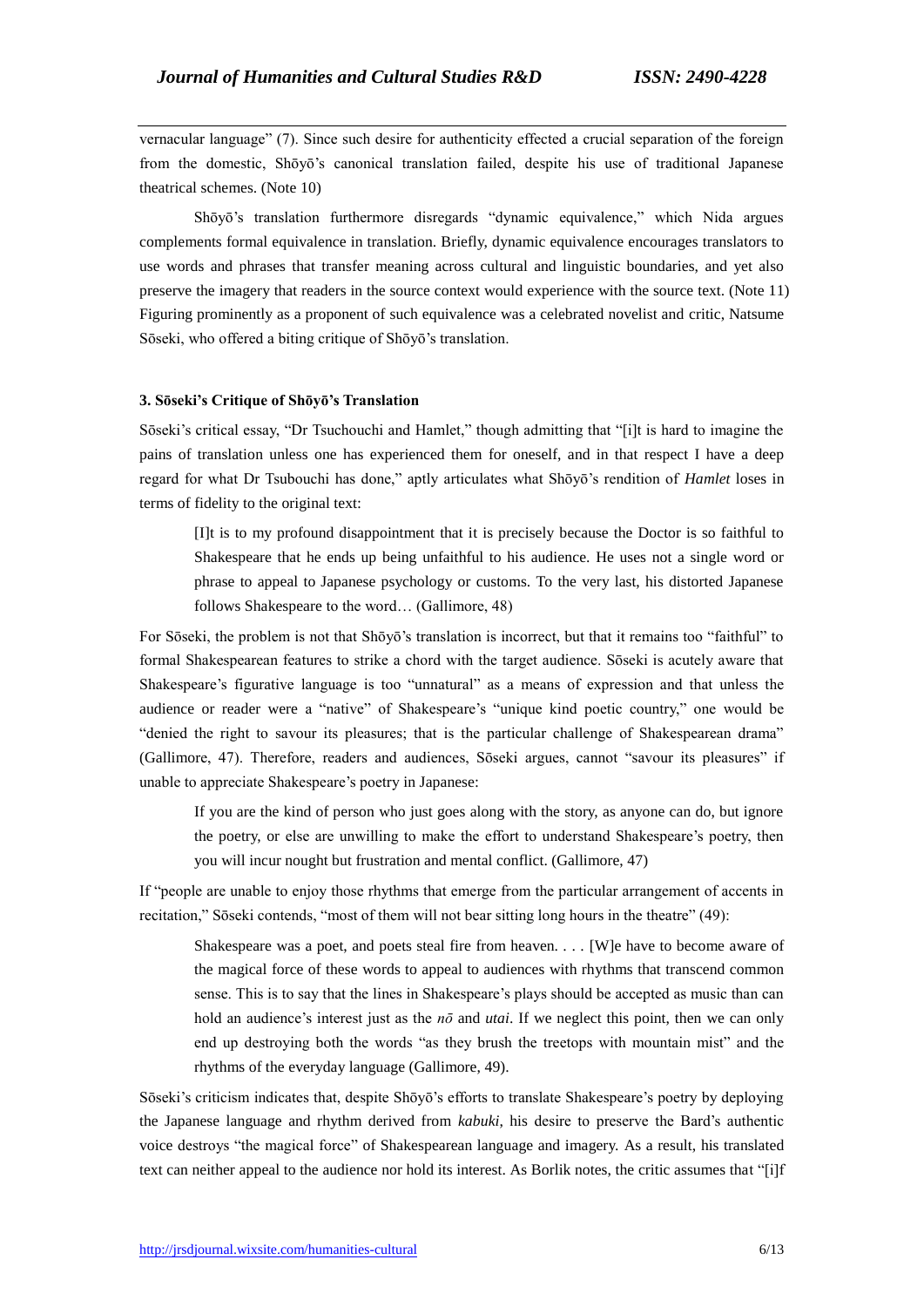Japanese playwrights were to write in effusive pentameter and pepper their verse with allusions to Greco–Roman gods or the Bible the result could only be an awkward travesty" (386). Sōseki argues that the translator instead needs to accommodate the Bard in one's culture, rather than accommodate one's culture in the Bard. His claim underscores the loss resulting from Shōyō's intention to preserve Shakespeare's authentic voice in the vernacular. For him, it was essentially impossible to translate that voice into Japanese. (Note 12)

 Sōseki's proposal arguably refers to what Baker calls "connotative equivalence," whose aim is to describe or evoke a similar image in the minds of speakers of the target language as of the source language, or refers to what is perceived as "transculturation," by which "elements of a source 'culture' are taken up or naturalized into a target 'culture' so that these elements lose, wholly or partly, their foreign condition and cease to be perceived as 'other'" (Pratt, 102). This suggests that Sōseki's insistence on the right to translate Shakespeare into Japanese cultural idioms emanates from his ambition to "read Shakespeare from a 'Japanese point of view' . . . without deference to Eurocentric sensibilities or standards of literary value" (Borlik, 398). For him, Shakespeare should be accommodated by Japanese culture, not Japanese culture by Shakespeare. Sōseki's approach to accommodate the Bard to Japanese cultural idioms sharply contrasted with Shōyō's desire to impose the Bard's authentic voice on them.

## **4. Okakura's Dynamic Equivalence-Oriented Approach to Shakespeare**

It is doubtful whether Sōseki's argument gained favour at a time when most Japanese scholars of English studies strove to replicate the understanding of the source reader (Satō, 57). However, his insistence on transculturation was quite possibly shared by Okakura. Similarly to Sōseki, he was acutely aware of the gulf between the source and target cultures, as demonstrated in his introduction in a locally produced annotated English edition of *Hamlet* (1932):

If our minds have not been so much cultivated as to be deeply touched by literature, even when it is what has been perceived as the flower of literature since old times, we should remain faithful to our current tastes. . . . How is *Hamlet* relevant to our minds, and why is the play regarded as a masterpiece? I find it of much importance to raise such questions and seek to identify its answer in our minds. (Tsuzuki, n.p.)

In stunning contrast to Shōyō, Okakura suggests that "our current tastes" should not be forcibly integrated into the framework of what Eurocentric sensibilities perceive as the Bard, but should remain faithful to current Japanese tastes. Such an approach to Shakespeare guided him towards seeking Japanese equivalence with which to express similar ideas of Shakespearean texts. Indeed, that idea is succinctly voiced in his 1933 lecture in the Shakespeare Society of Japan:

How can Shakespeare be made intelligible? An answer to the question is to make a comparative study by drawing a parallel between the West and Japan. We also had drama in the age of Shakespeare, and the development of the drama bears resemblance to that of the West. Therefore, findings derived from research on Japanese theatre makes the Western theatre more readily comprehensible. (Okakura, 1933, 47–48)

His claim to exploit a shared semantic code in understanding Shakespeare became crystallized in his audacious attempts to localize the Induction of *The Taming of the Shrew*.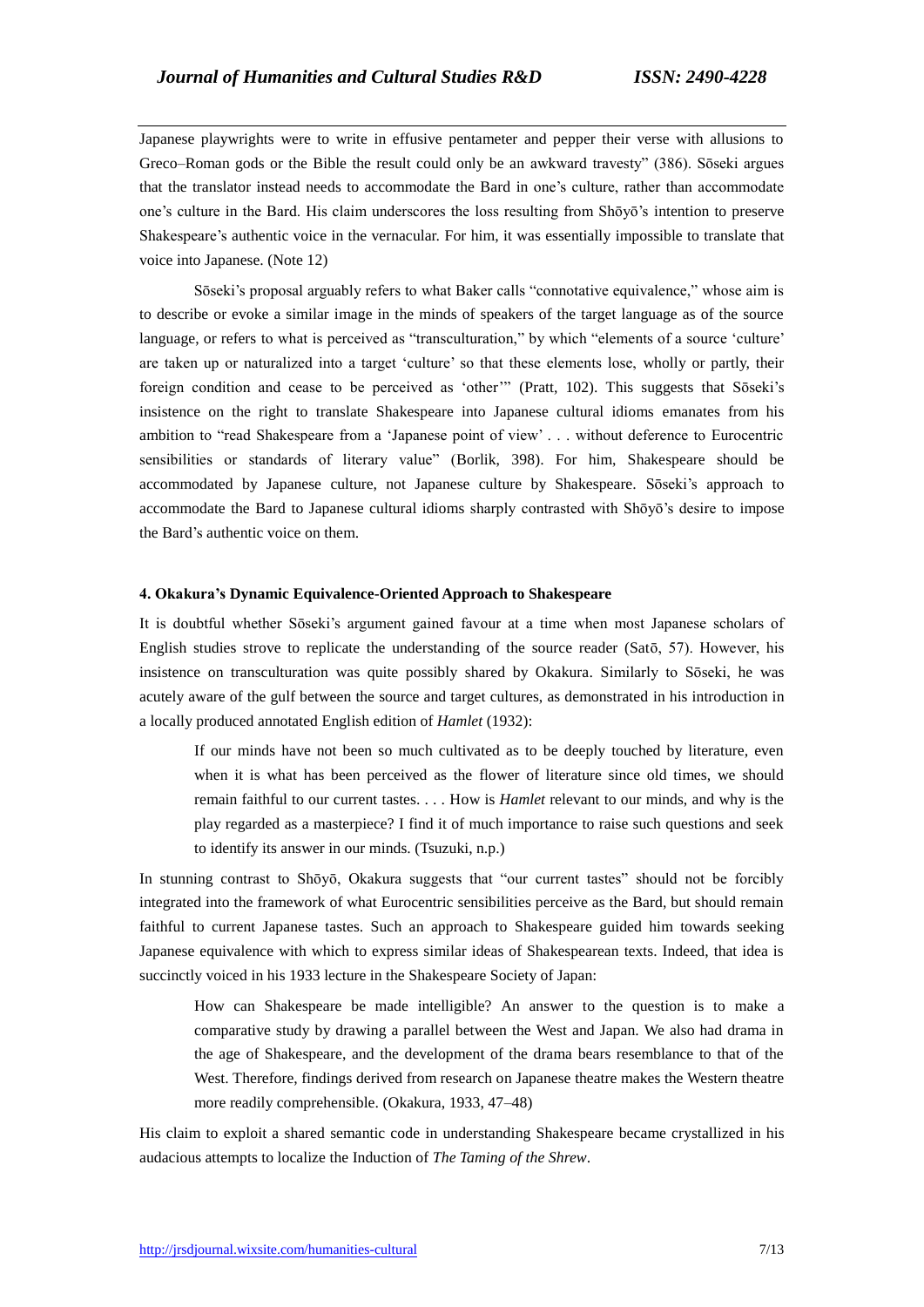Of special interest is that Okakura's translation includes an introduction that is not in the original, which claims that: "an old folktale says that Rōshō in a country of Shu had an ephemeral dream of prosperity for fifty years. That is a Chinese story, and this is Shakespeare's writing" (Okakura, 1916, 6). This Rōshō episode in fact derives from a *noh* piece, *Handan*, familiar to the educated Japanese, in which a youth named Roshō stays a night at an inn during his trip. Waking up to find that the imperial power has been delegated to him, he exults in his prosperity, yet soon realizes that it was only a dream.

 The aim of this introductory piece is clear, when compared with the plot of the Induction: a lord finds a tinker, Christopher Sly, in his intoxication and decides to play a trick on him. In Sly's sleep, the lord's attendants carry him to his "fairest chamber." (1. 44), make the tinker "wrapped in sweet clothes" (1. 36), prepare a "most delicious banquet" for him (1, 37), to persuade him to be "a mighty lord" (1. 63). Waking up to find that he has become a lord, Sly boasts "Upon my life, I am a lord indeed,/ And not a tinker, nor Christopher Sly" (2.71–72). By presenting a similar classical Asian play as the Induction, Okakura appeals to the semiotic equivalent between the stories of Roshō and of Christopher Sly, after which he invites readers into the world of Shakespearean text, so that the plot makes more sense to Japanese readers. More strikingly, though making no changes to the original plot, he changes characters' names (for example, the renaming of "A Lord" as "Daimyo") and relocates the setting of the play to accommodate a fictional feudal kingdom in ancient China. Hence, the play is also retitled with a distinctively exotic oriental flavour as *Handatsuke Ikake Daimyō* (*A Tinker Daimyo Concocted*).

 Okakura further spices up his text with archaic and bombastic Japanese words and phrases derived from classical literature, as well as uses Japanese syllabic metre. One eloquent instance of its use appears in scene 2:

# **Shakespeare**

We'll show thee Io as she was a maid And how she was beguiled and surprised, As lively painted as the deed was done. (Induction 2.53–55) **Okakura** *Hidari no otodo no aoi no ue no On ryō ni osoware te uwanari uchi no simoto ni kurusimu Sono arisama wo sonomamani egaitaru mo omeni kake mashō.* (1916, 105) [Back translation] Lady Aoi, a daughter of the Minister of the Left, Was possessed and attacked by a jealous ghost, Which we'll show you as lively painted as the deed was done. (Note 13)

On top of his extensive reorganization of the syntax and deployment of flexible combinations of sevenand five-syllable phrases, all Greco–Roman allusions undergo a localisation process when shifted into Japanese: Io, who is raped by Jove, is translated into a noble woman courtier, Lady Aoi, in *The Tale of Genji* (*Genji Monogatari*), a national classic in Japan. She is a legitimate wife of the protagonist, Hikaru Genji, whose lover, Lady Rokujō, is so intensely jealous that she leaves her body spiritually in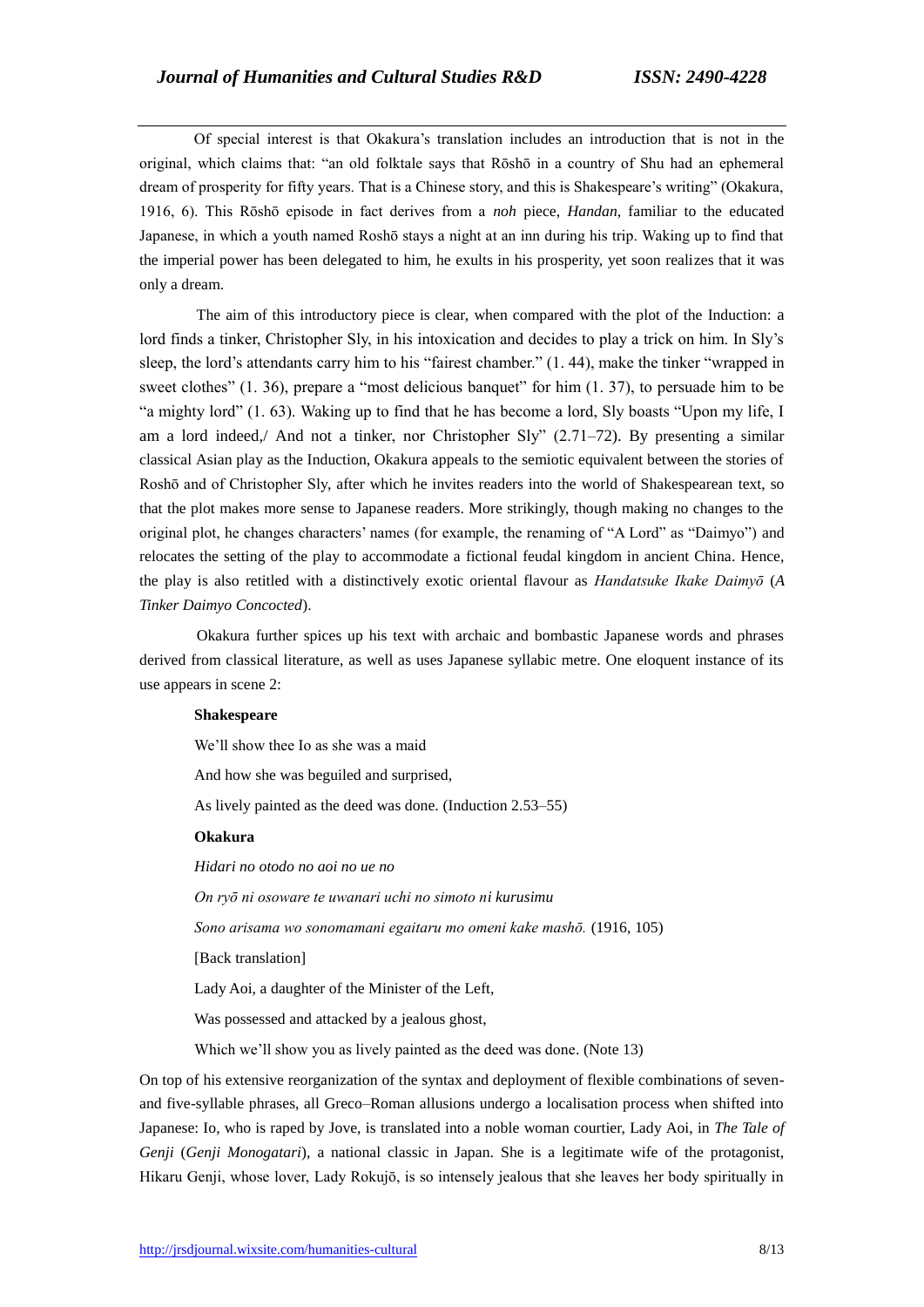order to possess and murder her rival. (Note 14) In translation, Io's agony is localized as Lady Aoi's. Although Lady Aoi's anguish is not identical with Io's, her description undoubtedly strikes a deeper chord with the Japanese.

 Meanwhile, where Japanese equivalence does not work, Okakura uses common nouns in favour of sense-making:

# **Shakespeare**

Wilt thou have music? Hark! Apollo plays,

And twenty caged nightingales do sing

Or wilt thou sleep? We'll have thee to a couch

Softer and sweeter than the lustful bed

On purpose trimmed up for Semiramis. (Induction, 2. 34–38)

# **Okakura**

*Itotake no koe ga goshomō nara are are tenjō no ongaku ga Mata kago no uguisu kazuamata saezuriatte orimasuru Oyasumi ga gyoi naraba otoko ni oture si mashō Site so took no futsukurato negokochi no yoikoto ha Youen no aneki no nedokomo monokaha de gozaru*. (1916, 134) [Back translation] Will you have string music? Hark! Heavenly music here And lots of caged bush warblers do sing. Or will you sleep? We'll have you to a couch,

Which is softer and sweeter than

The lustful bed for a queen.

Whilst translating "music" into music played by traditional Japanese wind and string instruments (*itotake no koe*), Okakura simply changes "Apollo plays" to "Heavenly music (*tenjō no koe*)," and "Semiramis" to "a queen (*aneki*)." Indeed, he explains with reference to "Adonis" (2.49) in additional notes that "I have transposed Adonis into 'a youth,' because I cannot find any equivalent for a beautiful youth in the oriental mythology" (105). In addition, the above quotation illustrates that not only Greco–Roman allusions but also other Western-derived words and phrases undergo localization, as demonstrated in the translation of "nightingales" into "bush warblers (*uguisu*)," which are familiar to the Japanese.

 Such equivalent translation also provides the Japanese reader with a deeper understanding of the play's meaning. For instance, the renaming of popular "ale" as "unrefined sake (*nigori zake*)" and aristocratic "sack" as "refined sake (*seishu*)" would have augmented insight into what Thompson calls "a comic contrast of social levels" (60). It is fair to say that Okakura seeks to capture the spirit of Shakespeare's text by exploiting an equivalent semiotic code between the source and target cultures. Indeed, his translational assumption, as his disciple Fukuhara Rintarō observed in 1937, derives from a notion of "Equation," the aim of which is to appreciate the West by assimilating aspects of Western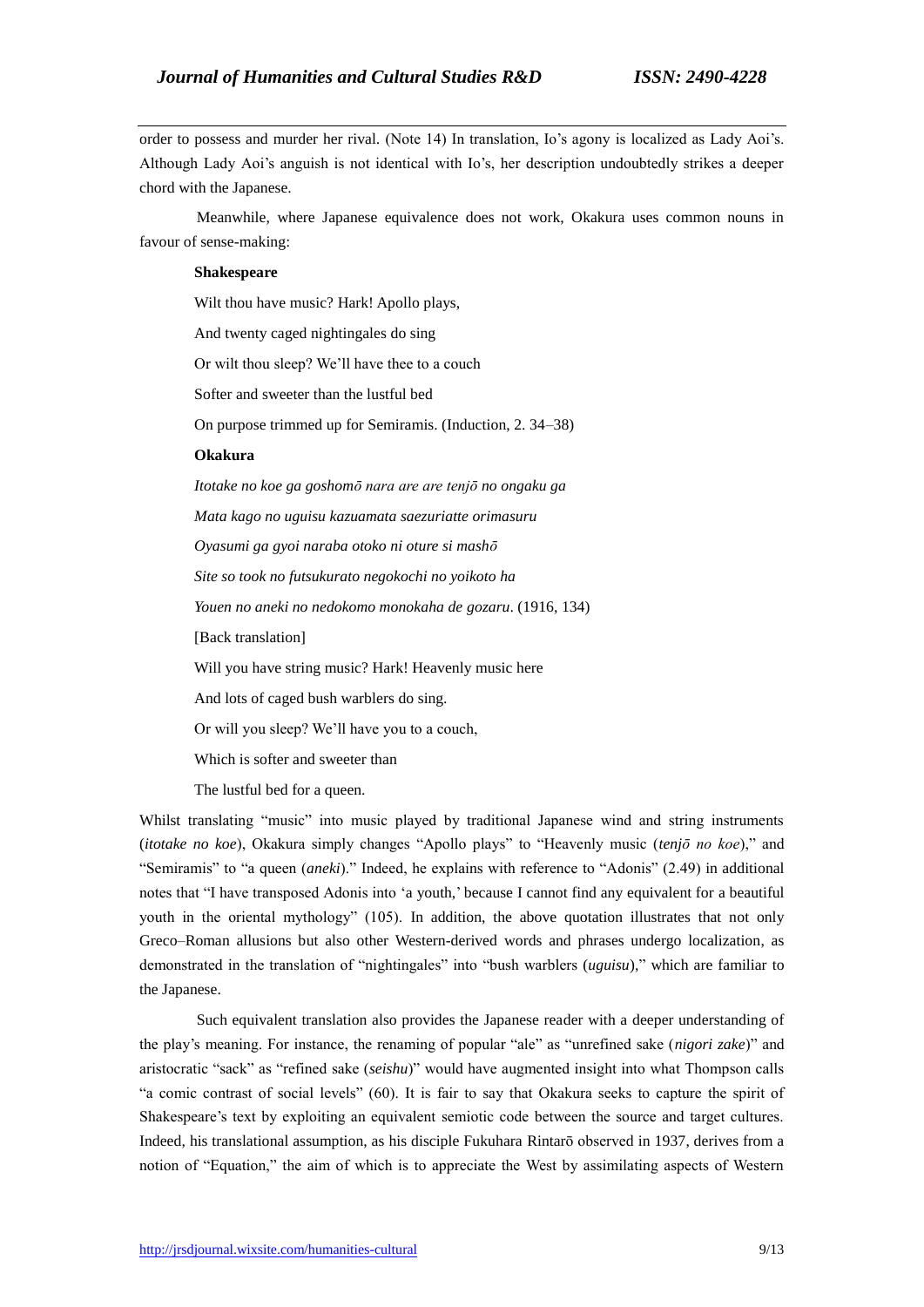cultures into their Japanese equivalents (116).

 Okakura's principled approach to Shakespeare is comparable to the psychological theory of education known as "apperception," a cognitive process in which an individual makes sense of an idea by assimilating it into the body of ideas that he or she already possesses:

Things can be made intelligible through "categories." In short, things are comprehensible on a basis of one's experiences as a single unit. . . .We can clearly understand what we have experienced, but struggle to grasp what we have not experienced. In this light, our familiarity with Japanese gives much weight to our comprehension of English. (Uei, 146)

From this perspective, his translation operates as a means of understanding Shakespearean texts by assimilating them into the body of semiotic and cultural codes already possessed by target readers. His translation reflects his ambition to read Shakespeare from an intercultural standpoint, without complete deference to Eurocentric sensibilities.

 Indeed, Okakura took a strong stance against deference to Eurocentric hermeneutics of the Bard, as demonstrated in his essay on *King Lear*, in which he writes: "deference to appraisals [of Shakespeare's texts] by the likes of a great poet Shelly, a masterly essayist Lamb, and, more recently, the doyen of literary criticism, Bradley, gets on my nerves" (1934, 12). Okakura, therefore, attempts to undercut the desire of scholars of English studies to replicate the authentic voice of Shakespeare in the vernacular, largely by striving to negotiate with Shakespeare on Japanese cultural terms instead of imposing him on Japanese culture. In this light, both Okakura and Sōseki prefigure Japanese intercultural practitioners of Shakespeare, such as Kurosawa Akira and Ninagawa Yukio. Although translation normally figures as a loss, it is fair to say that Okakura's ambitions to localize Shakespeare reward fresh insight into intercultural possibilities of translating the Bard in Japan, given current academic interest in global "Shakespeares."

# **5. Conclusion**

According to Brandon, Asian students learning Shakespeare in late nineteenth century followed a similar path, in the sense that their translations used indigenous and traditional verse forms to approximate the Bard's blank verse, which suggests that the "touchstone for judgement is the original English Shakespeare" (7). Whereas Shōyō's translational practice rang with the Asian tendency to preserve the authentic voice of Shakespeare in the vernacular by approximating the form of the original, Sōseki expressed doubt about such standards by claiming that Shakespeare should be accommodated by Japanese culture rather than Japanese culture by Shakespeare. Indeed, Okakura sought not to approximate the formal features of Shakespearean text, but to capture what is perceived as the Shakespearean spirit by exploiting a semiotic equivalence accessible to the target reader. Whilst Shōyō's formal equivalence can be seen as a loss in terms of the target audience's receptivity, Okakura's dynamic equivalence or "transculturation" offers a fresh insight into how to translate Shakespeare in terms of intercultural and Asian "Shakespeares" popularized by global Shakespeare scholars. Soseki's criticism and Okakura's translation find their most eloquent expression in the highly acclaimed films of *Macbeth* and *King Lear* by Kurosawa and violently beautiful intercultural productions, including *NINAGAWA Macbeth*, by Ninagawa. Their practices can be traced to Okakura's call to seek out a Japanese equivalent of Shakespeare to understand his plays from a Japanese point of view.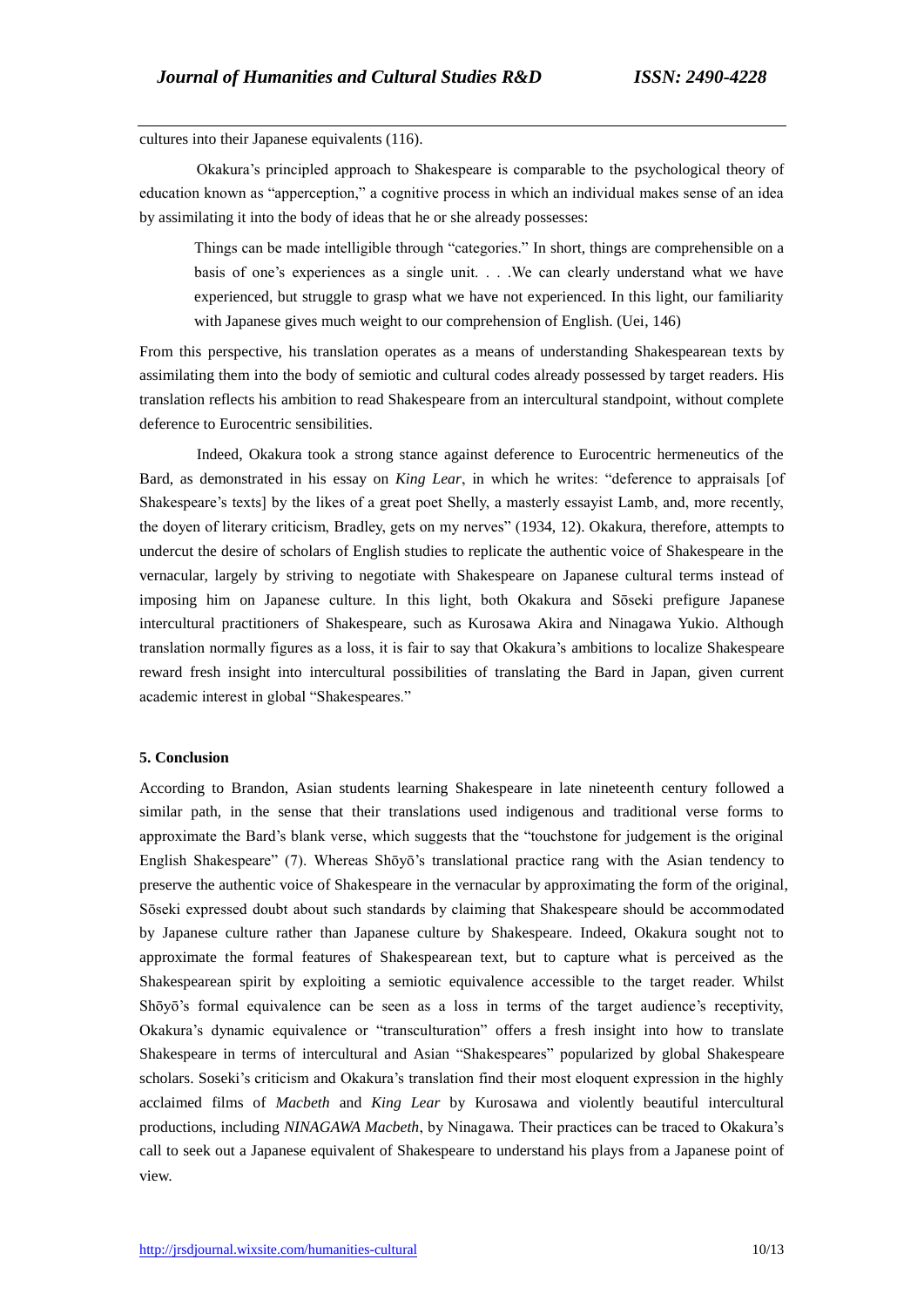In stark contrast to artistic practitioners, Japanese translation of the Bard seems to follow Shōyō's tradition of preserving the authentic voice of Shakespeare in the vernacular. Indeed, major translators of Shakespeare not only transliterate the name of characters and places as well as Greco–Roman allusions, but also strive to approximate his blank verse and puns, even when the result does not strike a chord with the target audience. Arguably, such translators, most of whom have been Shakespeare academics, consider it their mission to convey the Bard's authentic voice to the target audience. In this sense, the touchstone for judgement continues to be "the original English Shakespeare." However, as Huang favours "the Aesthetics of Transculturation" by saying "Asian readings can help us to reach back to alternative ways of knowing Shakespeare" (2011, 196), audacious intercultural approaches to translation will enrich perspectives on his plays. In this light, Soseki's critical comments and Okakura's translation should be indispensable readings not only for historians of Shakespeare's reception in Japan, but also for translators of Shakespeare.

\*All Japanese names appear as the family name followed by the given name. A macron over a vowel indicates that the pronunciation is lengthened. All translations of quotations from Japanese books and articles are mine unless otherwise indicated.

## **References**

- 1. Baldick, C. (1990). *The Concise Oxford Dictionary of Literary Terms*. Oxford: Oxford University Press.
- 2. Baker, M. (1992). *In Other Words: A Coursebook on Translation*. London: Routledge.
- 3. Borlik, T. A. (2013). Reading Hamlet Upside Down: The Shakespeare Criticism of Natsume Sōseki. *Shakespeare*, 9(4), 383–403.
- 4. Brandon, J. R. (1997). Some Shakespeare(s) in some Asia(s). *Asian Studies Review*, 20(3), 1–26.
- 5. Doi, S. (1903). *Ze Mâchant obu Benisu* [*The Merchant of Venice*]. Tokyo: Hattori Shoten.
- 6. Ewbank, I. (1996). Shakespeare Translation as Cultural Exchange. *Shakespeare Survey*, 48, 1–12.
- 7. Fukuhara, R. (1937). Kuregashi sensei no kyōshitsu [Okakura in the English classroom]. *Eigo Seinen*, 76 (8), 266.
- 8. Gallimore, D. (2009). Shoyo, Soseki, and Shakespeare: Translations of Three Key Texts. *Japan Women's University Faculty of Humanities Journal*, 60, 41–61.
- 9. Hoenselaars, T. (2004). Introduction. In T. Hoenselaars (Ed.), *Shakespeare and the Language of Translation* (pp.1-27). London: Thomson Learning.
- 10. Huang, A. (2010). Locating Asian Shakespeares: the Aesthetics of Transculturation. In A. D. Brooks (Ed.), *Shakespeare and Asia* (pp.181–198). Lewiston: The Edwin Mellen Press.
- 11. Huang, A. (2011). Shakespeare and Translation. In Burnett, M. T., Streete, A. and Wray, R (Eds.), *The Edinburgh Companion to Shakespeare and the Arts* (pp.68–87). Edinburgh: Edinburgh University Press.
- 12. Isobe, Y. (1891). *Jin'niku Shichire Saiban Houtei no Ba* [*The Trial of Pawned Flesh: the Court Scene*]. Tokyo: Kokumin Eigakkai.
- 13. Kawachi, Y. (1980). Shakespeare and the Modern Writers in Japan: Translation and Interpretation by Shōyō, Ōgai and Sōseki. *Shakespeare Translation*, 7, 29–45.
- 14. Kishi, T. and Bradshaw, G. (2005). *Shakespeare in Japan*. London: Continuum.
- 15. Kobayashi, J. (2005). Soseki Natsume on the Ghost in *Macbeth* (Unpublished master's thesis). Hyogo University of Teacher Education, Japan.
- 16. Kobayashi, K. (2006). Shakespeare and National Identity: Tsubouchi Shoyo and His 'Authentic'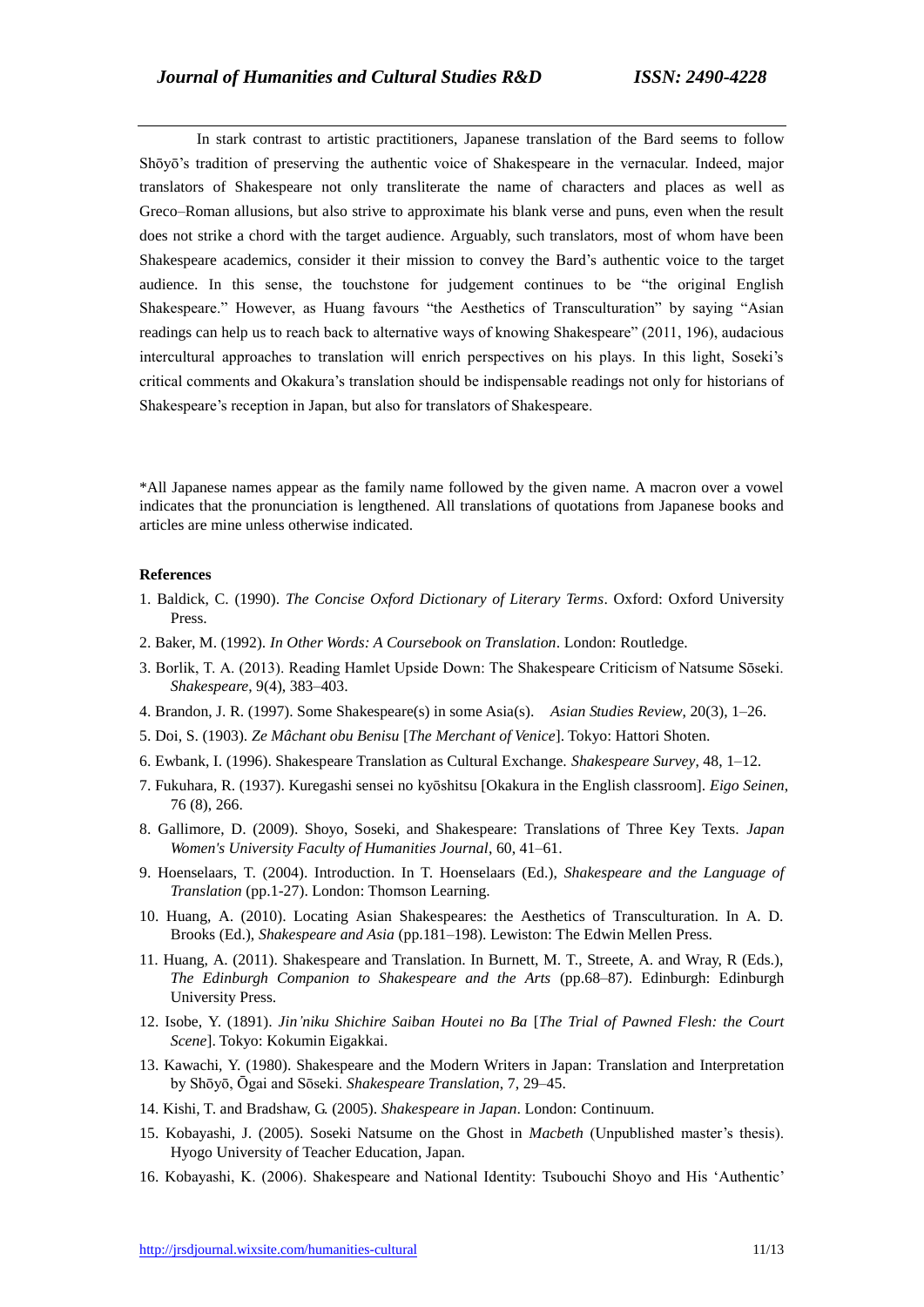Shakespeare Productions in Japan. *Shakespeare*, 2(1), 59–76.

- 17. Luong, V. N. (2016). Equivalence in the Vietnamese Translation of Shakespeare's Romeo and Juliet. *International Journal of English Language & Translation Studies*, 4(1), 1–15.
- 18. Powell, B. (1998). One man's Hamlet in 1911 Japan: the Bungei Kyokai production in the Imperial Theatre. In Sasayama, T., Mulryne, J. R., and Shewring, M. (Eds.), *Shakespeare and the Japanese Stage* (pp.38-52). Cambridge: Cambridge University Press.
- 19. Minami, R. (2010). 'What, has this thing apper'd again tonight?': Re-playing Shakespeares on the Japanese Stage. In Trivedi, P. and Mianami, R. (Eds.), *Re-Playing Shakespeare in Asia* (pp.76–94). London: Routledge.
- 20. Toyoda, Minoru. Shakespeare in Japan. (1940). Tokyo: Iwanami-shoten.
- 21. Miyoshi, M. and H. D. Harootunian. (1993). *Japan in the World*. Durham: Duke University Press.
- 22. Morton, Leith (2009). *The Alien Within: Representations of the Exotic in Twentieth-century Japanese Literature*. Honolulu: University of Hawi'i Press.
- 23. Nida, E. A. (1964). *Towards a Science of Translating*. Leiden: E. J. Brill.
- 24. Nida, E. A., and Reyburn, W. D. (1981). *Meaning Across Cultures*. New York: Orbis Books.
- 25. Nida, E. A., and Taber, C. R. (1982). *The Theory and Practice of Translation*. Second Photomechanical Reprint. Leiden: E. J. Brill.
- 26. Okakura, Y. (1916). Jogeki (Handatsuke Ikake Daimyo) [Induction: A Tinker Daimyo Concocted]. *Eigo Seinen*, 35 (1), 6–7; *Eigo Seinen*, 35(2), 38–39; *Eigo Seinen*, 35(3), 70–71; *Eigo Seinen*, 35(4), 104–105; *Eigo Seinen*, 35 (5), 134–135; *Eigo Seinen*, 35 (7), 167–168.
- 27. Okakura, Y. (1932). Jo [Introduction]. In Tsuzuki, T. (Ed.), *Shūchū Hamuretto* [*A Variorum Edition of Hamlet*] (n.p.). Tokyo: Kenkyusha.
- 28. Okakura, Y. (1933). Achira no Kansō [My Reflections on a Foreign Country]. *Nihon Shēkuspia Gakkai Kaihō* [*A Bulletin of Shakespeare Society of Japan*], 3, 41-48.
- 29. Okakura, Y. (1934). "Ria ō no daigomi [A Relish of King Lear]." *Saō Fukkō* [*Shakespeare Renaissance*], 13, 12–17.
- 30. Pratt, M. L., Tymoczko, M., Wagner, B., Cortés, O. C., Chesterman, A. (2010). Translation Studies Forum: Cultural translation. *Translation Studies*, 3, 94–110.
- 31. Satō, M. (2007). Zassi "Eigo Seinen" ni mirareru meiji taishō no eibungaku honyaku kihan [A Translation Norm of English Literature in *Eigo Seinen* during the Meiji and Taisho era]. *Sauvage*, 3, 48–59.
- 32. Shakespeare, W. (2005). *The Oxford Shakespeare: the Complete Works*. Second Edition. Stanley Wells and Gary Taylor (Eds). Oxford: Clarendon Press.
- 33. Shurbanov, Alexander. (2004). The Translatability of Shakespearean Texts into an Unrelated Language/ Culture. In Homen, R. C. and Hoenselaars, T. (Eds.) *Translating Shakespeare for the Twenty-First Century* (pp.51–64). Amsterdam, New York: Rodopi.
- 34. Takemura, S. (1933). *Nihon Eigaku Hattatsushi* [*A History of the Development of English Studies in Japan*]. Tokyo: Kenkyusha.
- 35. Thompson, A. ed. (2003). *The Taming of the Shrew*. Updated Edition. By William Shakespeare. Cambridge: Cambridge University Press, 2003.
- 36. Tsubouchi, S. (Trans.) (1909). *Hamuretto* [*Hamlet*]. Tokyo: Waseda Daigaku Shuppanbu, 1909.
- 37. Tsubouchi, S. (1911, June 11). Hamuretto Kōengo no sho kansō [My Thoughts in the Aftermath of the Performance of *Hamlet*. *Tokyo Nichi Nichi Shinbun*, n.p.
- 38. Tsubouchi, S. (1977–78). Saō geki no honyaku [The Translation of Shakespeare's Plays]. Yomiuri Shinbun [The Yomiuri Shinbun Journal], 28 December 1911. In Shōyō Kyōkai (Ed), *Shōyō Senshū* [*The Selected Works of Shōyō*] (Vol. 12, pp.657–658). Tokyo: Dai'ichi-shobo.
- 39. Tsubouchi, S. (1916). Nippon ni okeru saō kenkyū. In Tsubouchi, S. (Trans.), *Makubesu* [*Macbeth*] (pp.1–28). Tokyo: Waseda Daigaku Shuppanbu.
- 40. Uei, I. (1915). Okakura kyōju no eibun kaishaku hō [A Lecture on English Reading Comprehension